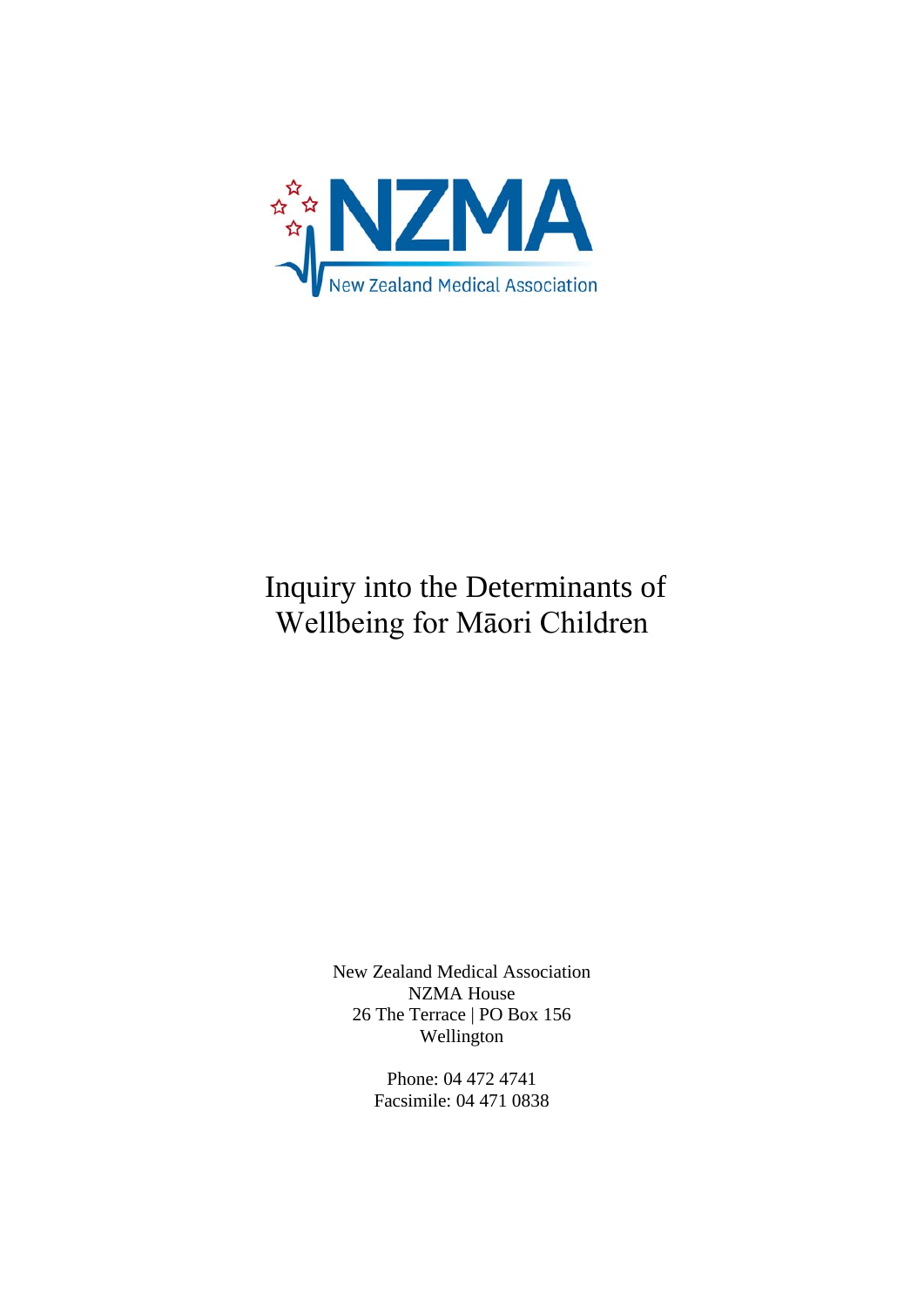## **About NZMA**

The New Zealand Medical Association (NZMA) is New Zealand's largest medical organisation and has a pan professional membership. We have around 5,000 members who come from all disciplines within the medical profession and include specialists, general practitioners, doctors-in-training and medical students.

The NZMA aims to provide leadership of the medical profession, and promote:

- professional unity and values, and
- the health of all New Zealanders.

The key roles of the NZMA are to:

- provide advocacy on behalf of doctors and their patients
- provide support and services to members and their practices
- publish and maintain the Code of Ethics for the profession
- publish the New Zealand Medical Journal.

#### **Acknowledgements**

The NZMA gives special thanks to Dr Julia Carr, public health physician, for her advice in regard to this submission.

#### **Executive summary**

The NZMA is pleased to be able to provide input into this inquiry. Doctors have a unique and trusted relationship with their patients and, because of that, are able to provide an unpartisan insight into the issues affecting the health of Māori children. When looking at ways to improve the system for Māori children, care must be taken to ensure that that relationship of trust and confidence remains.

The NZMA believes that there is a strong link between a society's health status and the social determinants of health. An example of that link can be seen in respect of cardiovascular disease where, although there has been a general reduction across the board, the reduction in is far less among those of lower socio economic means.

It is generally accepted today that many of the socially determined health inequities are strongly influenced, if not caused by, the environmental circumstances at the beginning of life. This includes the foetus' in-utero experience.

The New Zealand Government's investment in the early years is low by international standards, with "early childhood" spending being less than half that of the OECD average.

Māori children perform poorly across a range of economic and social measures, and are generally worse off than non Māori children in terms of education, health, nutrition, drug and alcohol abuse and life expectancy.

To address these inequities the NZMA believes that not only is further investment required but that the Government needs to be clever about the way it invests. The approach for improving the social determinants of health for Māori children needs to be a multi-sectorial, whānau-centred and support development that is by Māori, for Māori.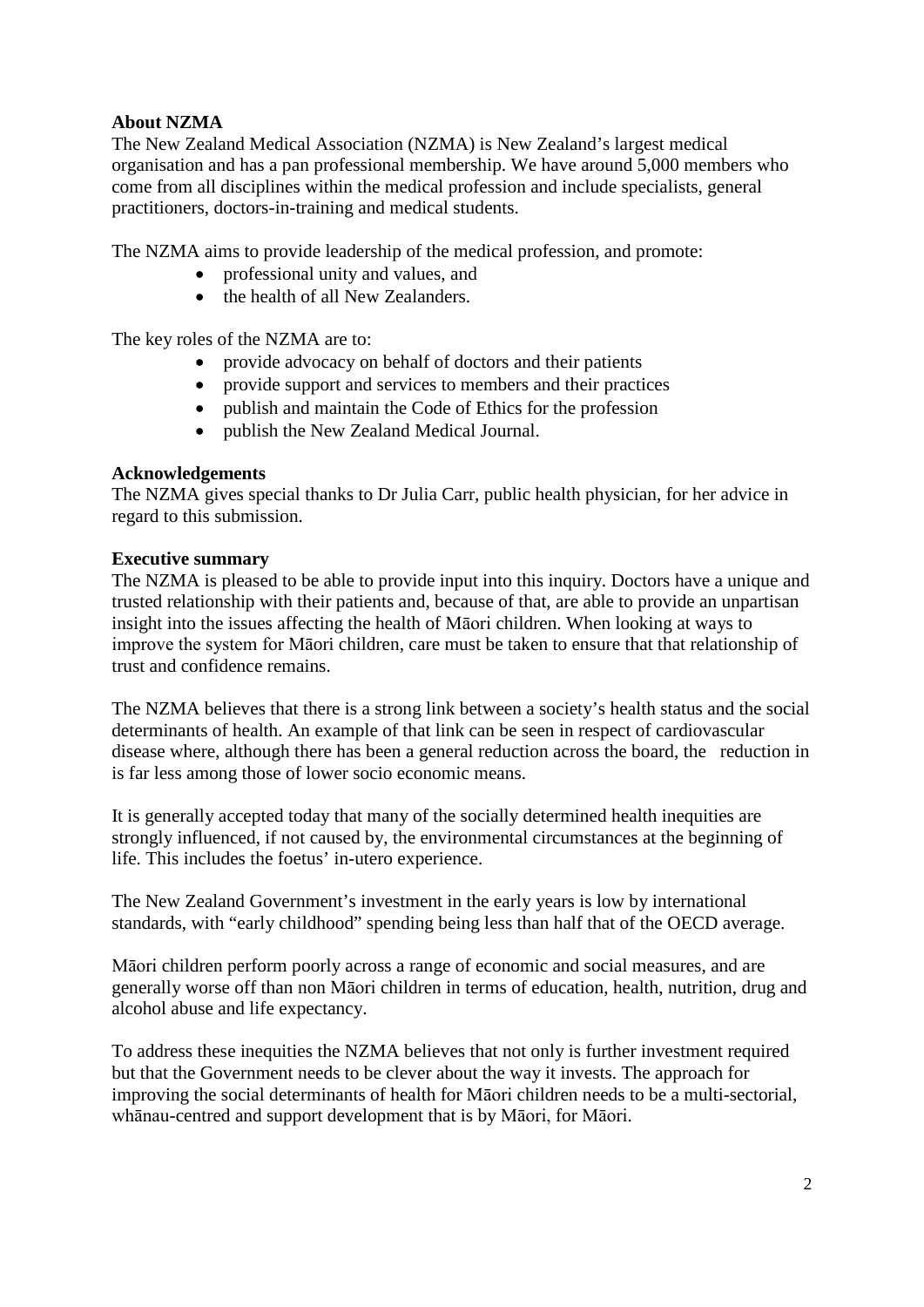The Primary Health Advisory Committee (PHAC) in its report "*The Best Start in Life:*  Achieving Effective Action on Child Health and Wellbeing<sup>[1](#page-2-0)</sup>" made a number of recommendations to government including calls for the following:

- the need for all significant government policies to be assessed for their potential impact on children,
- an increase in investment in public health initiatives that target the determinants of child health, and
- a seamless transition from maternity services to health care services for infants and young children.

We support those recommendations as well as the need to recognise the significance of whānau in any programmes created to improve the wellbeing of Māori children. We also think that there is some merit in the Commissioner's call for the creation of a Children's Act.

However, we also note the need for individuals, families/whanau and communities to be proactive in looking after their children/tamariki.

## **The doctor patient relationship**

1. Doctors are at the front line of the health of their community and of the health of children in particular. The first principle under the NZMA Code of Ethics requires doctors to consider the health and wellbeing of the patient as their first priority. The general practitioner's books are open to patients from all walks of life both rich and poor, privileged and vulnerable. Their relationship with the patient and the patient's family is one of trust and confidence, and the confidentiality of what is said by the patient to the doctor will not be disclosed barring certain exceptional circumstances. As such, while the social determinants of health may be determined by issues outside the domain of health (for example, housing, income, education etc) doctors bring a unique perspective to the issue of Māori children's health, and one that is not impacted by the political views of the day. If patients and their families are to continue to see doctors it is fundamental that the relationship of trust and confidence is not compromised.

#### **The social determinants of health**

1

2. The NZMA strongly believes that a society's health status is closely linked to various social determinants, but particularly the social gradient. In turn, these social determinants can define a social gradient for any given society. Those near the bottom of the gradient have poorer health status than those at the top and it has been proven that there is a causal relationship between the various social determinants that indicate the position on the slope and health status. Moreover the degree of difference in health status between those at the top and at the bottom of the slope is related to the slope's steepness. An easily studied surrogate for the social gradient is income and the degree to which income varies across societies will determine the breadth of

<span id="page-2-0"></span><sup>1</sup> The Best Start in Life: Achieving effective action on child health and wellbeing". A report to the Minister of Health prepared by the Public Health Advisory Committee, June 2010; OECD 2009. Doing Better for children. Paris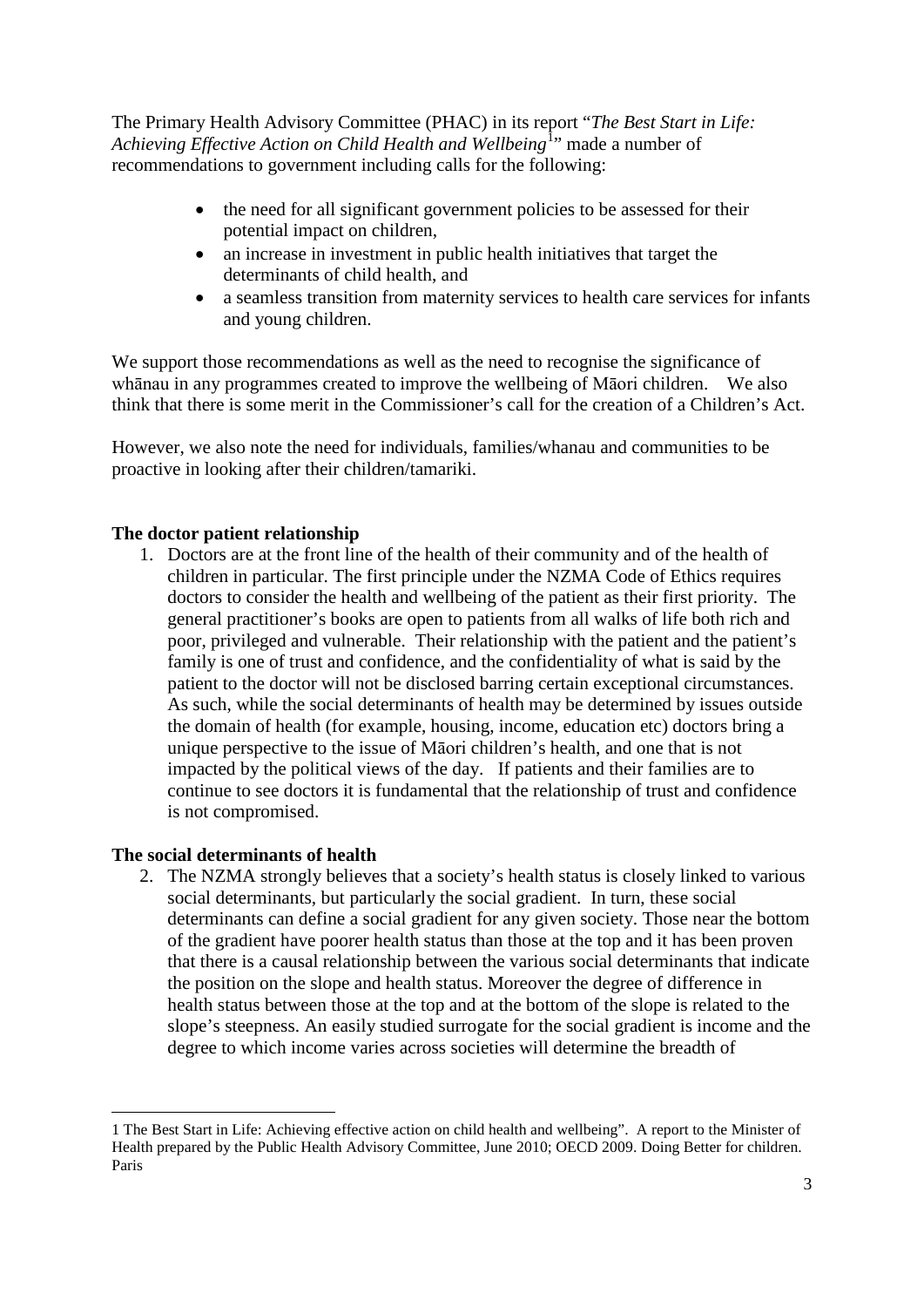difference in health status.<sup>[2](#page-3-0)</sup> Other determinants include occupation<sup>[3](#page-3-1)</sup>, educational attainment, and housing.

- 3. Being Maori, in New Zealand's current social context, can also be considered a social determinant – implying that in a different, more equitable social context this need not be the case. Māori have poorer health than non-Māori across many measures including heart disease, cancer and mortality.<sup>[4](#page-3-2)</sup> This persists after controlling for other factors such as socioeconomic status and smoking.<sup>[5](#page-3-3)</sup>. Explanations for this are multi-factorial.<sup>[6](#page-3-4)</sup>
- 4. Sir Michael Marmot in his ground breaking research into the social determinants of health, for example, noted that a boy in the deprived area of Calton, Glasgow had an average life expectancy of 54 years compared with a boy from affluent Lenzie, 12 km away in East Dunbartonshire, who could expect to live to 82<sup>[7](#page-3-5)</sup>.
- 5. Minimising the impact these social determinants have on health is now a focus of concern for many high income nations including New Zealand. Apart from the obvious societal gains from a more healthy and equitable nation, there is the potential for addressing the ever increasing cost of healthcare.<sup>[8](#page-3-6)</sup>
- 6. New Zealand has a very high level of understanding of its own particular set of social determinants and through the efforts of the Ministry of Health and the wider sector, has already made some progress in converting this knowledge into action.<sup>[9](#page-3-7)</sup>

<span id="page-3-0"></span><sup>&</sup>lt;sup>2</sup> Wilkinson R, Pickett K. The Spirit Level: why greater equality makes societies stronger. New York: Bloomsbury Press; 2009.

<span id="page-3-1"></span><sup>&</sup>lt;sup>3</sup> Health inequalities among British civil servants: the Whitehall II study

M.G. Marmot, S. Stansfeld, C. Patel, F. North, J. Head, I. White, E. Brunner, A. Feeney, G.Davey Smith, The

<span id="page-3-2"></span>Lancet, *Volume 337*, Issue 8754, 8 June 1991, Pages 1387-1393<br>
<sup>4</sup> Ministry of Health. A Portrait of Health: Key results of the 2002/03 New Zealand Health Survey. Public<br>
Health Intelligence Occasional Bulletin No 21. Wel Health Intelligence Occasional Bulletin No 21. Wellington: Ministry of Health; 2004. Ministry of Health.<br>Decades of Disparity: ethnic mortality trends in New Zealand 1980-99. Wellington: Ministry of Health; 2003. <sup>5</sup> Reid P, Robson B, Jones C. Disparities in health: common myths and uncommon truths. Pacific Health Dialog  $2000:7(1):38-47$ .

<span id="page-3-4"></span><span id="page-3-3"></span> $6$  Harris R, Tobias M, Jeffreys M, Waldegrave K, Karlsen S, Nazroo J. Effects of self-reported racial discrimination and deprivation on Maori health and inequalities in New Zealand: cross-sectional study. Lancet 2006;367(9257):2005-9.. Reid P, Robson B. Understanding health inequities. In: Robson B, Harris R, eds. Hauora: Maori Standards of Health IV A study of the years 2000-2005. Wellington: Te Ropu Rangahau Hauora a Eru Pomare; 2007. Secretariat of the Permanent Forum on Indigenous Issues. State of the World's Indigenous Peoples. New York: United Nations: 2009 ST/ESA/328.

<sup>&</sup>lt;sup>7</sup> Bulletin of the World Health Organisation, Vol 89 No. 10, Geneva October 2011.

<span id="page-3-6"></span><span id="page-3-5"></span>http://www.scielosp.org/scielo.php?script=sci\_arttext&pid=S0042-96862011001000005&lng=en&nrm=iso 8 <sup>8</sup>Marmot M. Fair Society, Healthy Lives. Strategic Review of Health Inequalities in England post-2010, London: The Marmot Review; 2010; Marmot M. The Status Syndrome. New York: Times Books; 2004; Wilkinson R, Pickett K. The Spirit Level: why greater equality makes societies stronger. New York: Bloomsbury Press; 2009.<br><sup>9</sup> Blakely T, Tobias M, Atkinson J, Yeh L-C, Huang K. Tracking Disparity: Trends in ethnic and socioeconomic

<span id="page-3-7"></span>inequalities in mortality, 1981-2004. Wellington: Ministry of Health; 2007; Robson B, Purdie G, Cormack D. Unequal Impact II: Māori and Non-Māori Cancer Statistics by Deprivation and Rural-Urban Status, 2002-2006. Wellington: Ministry of Health; 2010; Joshy G, Simmons D. Epidemiology of diabetes in New Zealand: revisit to a changing landscape. New Zealand Medical Journal 2006 Jun 2;119(1235); Chan W, Wright C, Riddell T, et al. Ethnic and socioeconomic disparities in the prevalence of cardiovascular disease in New Zealand. New Zealand Medical Journal 2008 Nov 7;121(1285).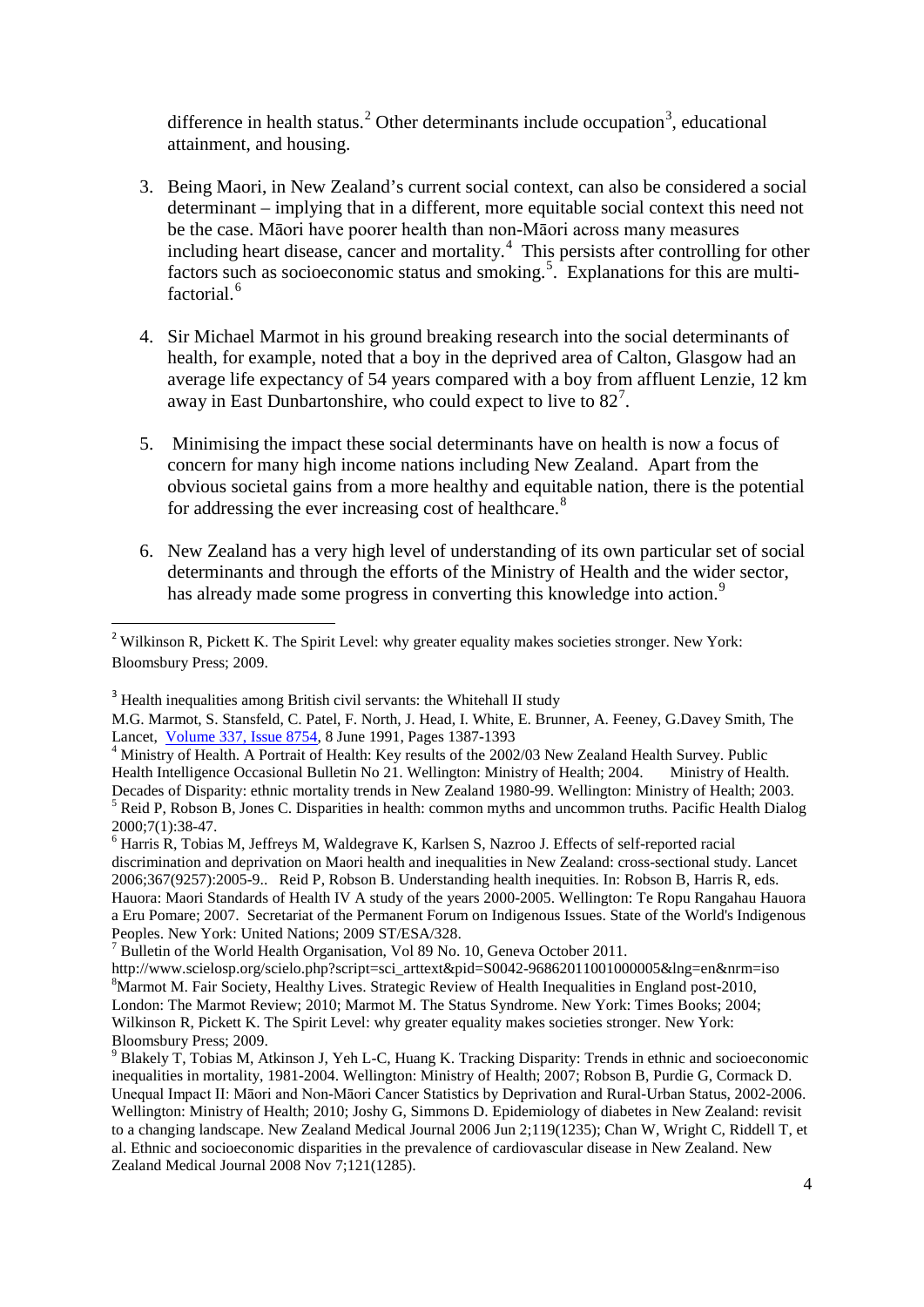- 7. By many health indicators however, New Zealand continues to perform poorly when compared to other high income countries and this poor performance has direct links to our own particular set of social determinants<sup>10</sup>.
- 8. Cardiovascular disease is a good illustration of social equity on health. Over recent decades there has been a reduction in both the incidence and mortality from cardiovascular disease. This reduction has occurred right across the social gradient. However, the *relative* reduction in incidence is far less among those at the lower end of the gradient.<sup>9</sup> Most studies agree that this phenomenon is predominantly due to those at the lower end of the gradient continuing to have relatively higher rates of tobacco use and central abdominal obesity. But most researchers agree there is still a 20% difference not accounted for by traditional risk factors, and this difference appears to be due to the effects of social determinants. Therefore, addressing tobacco use and obesity in low gradient groups will require some intervention at the social determinant level in addition to simply promoting smoking cessation and diet modification $11$
- **9.** Likewise the high rates of rheumatic fever among Māori children is a strong indicator of social inequity as Māori children suffer rates of rheumatic fever more in line with third world countries than the first world country New Zealand prides itself as  $12$ . In this regard we acknowledge the recent government announcement of increased funding to fight this disease.<sup>[13](#page-4-3)</sup>
- 10. There is universal agreement that many of the socially determined health inequities are strongly influenced, if not caused by, the environmental circumstances at the beginning of life, including the foetus' in-utero experience.<sup>[14](#page-4-4)</sup>
- 11. A child's early life experiences, including whether they are brought up in a nurturing environment, have good exposure to language development, and develop social skills also have a critical effect. Conversely a child's exposure to overwhelming stress, emotional neglect, violence – whether witnessed or endured – or even environmental uncertainty has a profound influence on the incidence of a number of diseases in later life and future mental health problems. Substantial international evidence shows that

<span id="page-4-1"></span><span id="page-4-0"></span><sup>&</sup>lt;sup>10</sup> Above n 2.<br><sup>11</sup> Kawachi I, Subramanian SV, Almeida-Filho N. A glossary for health inequalities. Journal of Epidemiology and Community Health 2002;56(9):647-52; Kivimäki M, Shipley M, Ferrie J, et al. Best-practice interventions to reduce socioeconomic inequalities of coronary heart disease mortality in UK: a prospective occupational cohort study. The Lancet 2008;372(9650):1648-54<br><sup>12</sup> An article in BPAC<sup>NZ'</sup> 's magazine Best Practice noted the following: "Pacific peoples have the highest rate

<span id="page-4-2"></span>of rheumatic fever in New Zealand and one of the highest rates in the world. In 2009, there were 53 notified cases of rheumatic fever among Pacific peoples in New Zealand, a rate of 23 per 100 000. This is over six times the overall rate for all New Zealanders of 3.5 per 100 000 (a total of 140 cases).New Zealand stands out from most other developed countries in continuing to have high rates of acute rheumatic fever (ARF) and rheumatic heart disease (RHD). It is estimated that 97% of cases of RHD worldwide occur in developing countries and in the indigenous populations of countries such as New Zealand and Australia."

<http://www.bpac.org.nz/magazine/2010/november/infectious.asp?section=2>

<span id="page-4-4"></span><span id="page-4-3"></span> $13 \text{ http://www.nzdoctor.co.nz/news/2011/december-2011/12/maori-party-doubles-rheumatic-fever-spend.aspx 14 Above n 2.}$  $13 \text{ http://www.nzdoctor.co.nz/news/2011/december-2011/12/maori-party-doubles-rheumatic-fever-spend.aspx 14 Above n 2.}$  $13 \text{ http://www.nzdoctor.co.nz/news/2011/december-2011/12/maori-party-doubles-rheumatic-fever-spend.aspx 14 Above n 2.}$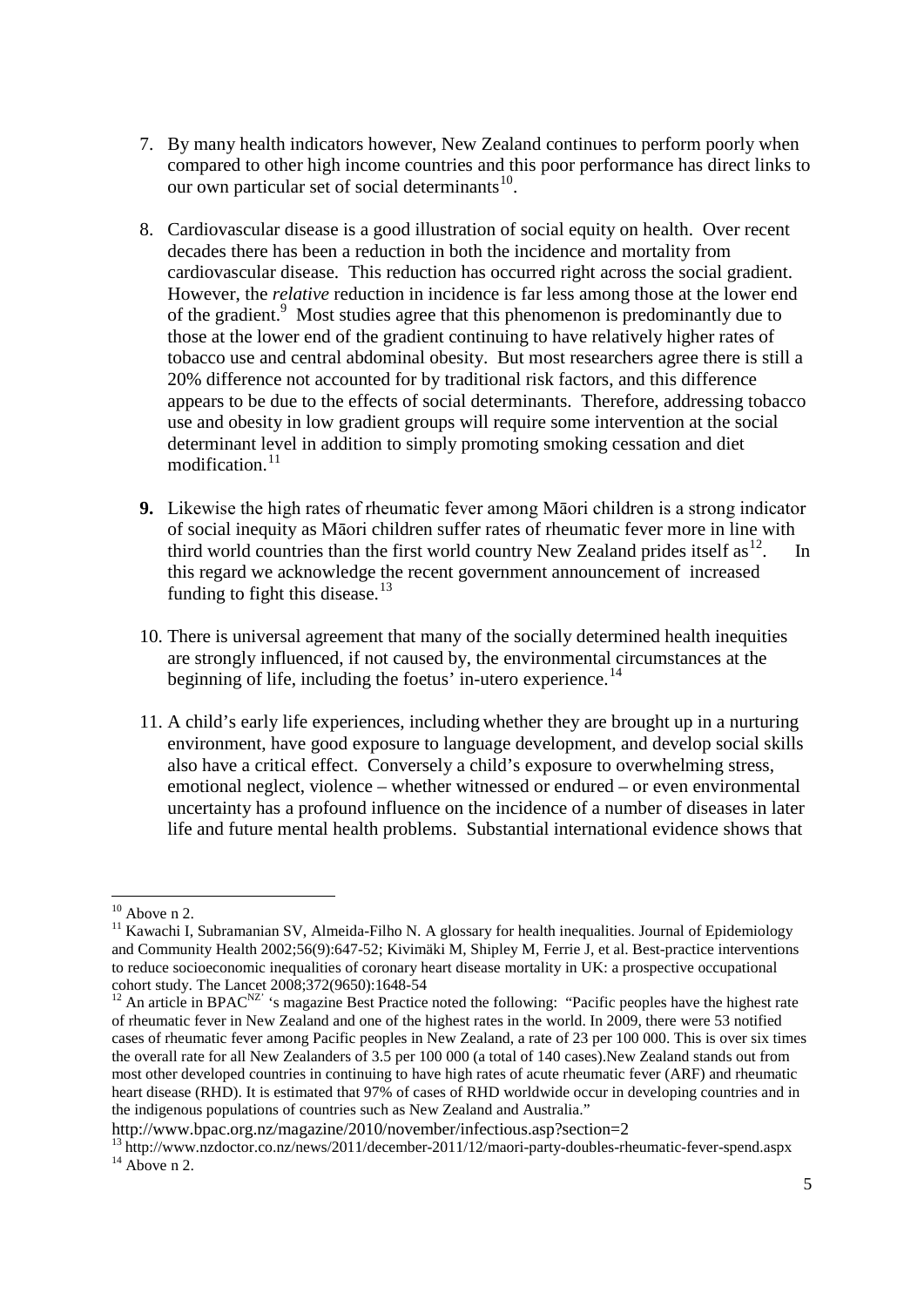adult unemployment, welfare dependence, violence and ill health are largely the results of negative factors experienced in the early years<sup>15</sup>.

12. Finally if through their life course, people are exposed to an unacceptably high number of negative environmental and social circumstances, these negative experiences accumulate and eventually affect health status.

## **New Zealand children**

- 13. Before comparing relevant statistics for Māori and non-Māori children it is important to first have an appreciation of where New Zealand children sit in relation to other OECD countries.
- 14. At the start of this century the New Zealand Government's investment in the early years was low by international standards, with "early childhood" spending less than half the OECD average. This has been rectified to a degree. The OECD has reported that although the overall spending per child fell between 2003 and 2007, there had been a welcome increase in early-childhood spending and childcare provision. The increase in spending on children aged 0-5 years as a share of spending on all children was one of the largest in the  $OECD<sup>16</sup>$  $OECD<sup>16</sup>$  $OECD<sup>16</sup>$ .
- 15. New Zealand also compares poorly internationally for other measures. Out of 30 OECD countries New Zealand is ranked:<sup>[17](#page-5-2)</sup>
	- 21<sup>st</sup> for infant mortality  $(5.1/1,000$  live births)
	- 29<sup>th</sup> for measles and immunisation rates (82% vaccinated by age two)
	- 20<sup>th</sup> for the percentage of children living in poor households (15% of all children)
	- $17<sup>th</sup>$  for children in overcrowded houses (31% of all children).
- 16. New Zealand fares poorly in other international comparisons. New Zealand:
	- is fourth to bottom of all OECD countries for injury deaths among one to four vear olds $18$
	- $\bullet$  has 14 times the average OECD rate of rheumatic fever<sup>[19](#page-5-4)</sup>
	- has rates of whooping cough and pneumonia five ten times greater than that for the United Kingdom and the United States<sup>[20](#page-5-5)</sup>
	- has a four six times higher rate of child maltreatment and death than OECD countries with the lowest incidence<sup>[21](#page-5-6)</sup>.

<span id="page-5-0"></span><sup>&</sup>lt;sup>15</sup> Above n 1<br><sup>16</sup> OECD Better Life Index. http://oecdbetterlifeindex.org/countries/new-zealand/

<span id="page-5-3"></span><span id="page-5-2"></span><span id="page-5-1"></span><sup>&</sup>lt;sup>17</sup> Above n 1; UNICEF 2001 A League table of child deaths by injury in rich nations. Innocenti Report Card No  $^{18}$ 5. Florence UNICEF Inocenti Research Centre

<span id="page-5-4"></span><sup>&</sup>lt;sup>19</sup> Above n 13:E Craig et al NZYCES Steering Committee 2007 "Monitoring the Health of New Zealand Children and Young People; Indicator Handbook." Auckland: Paediatric Society of New Zealand and the New Zealand youth and Child Epidemiology Service.<br><sup>20</sup> Above n 1

<span id="page-5-6"></span><span id="page-5-5"></span><sup>&</sup>lt;sup>21</sup> Above n 1: UNICEF 2003 "A League Table of Child Maltreatment Deaths in Rich Nations". Innocenti Report Card No 5. Florence UNICEF Inocenti Research Centre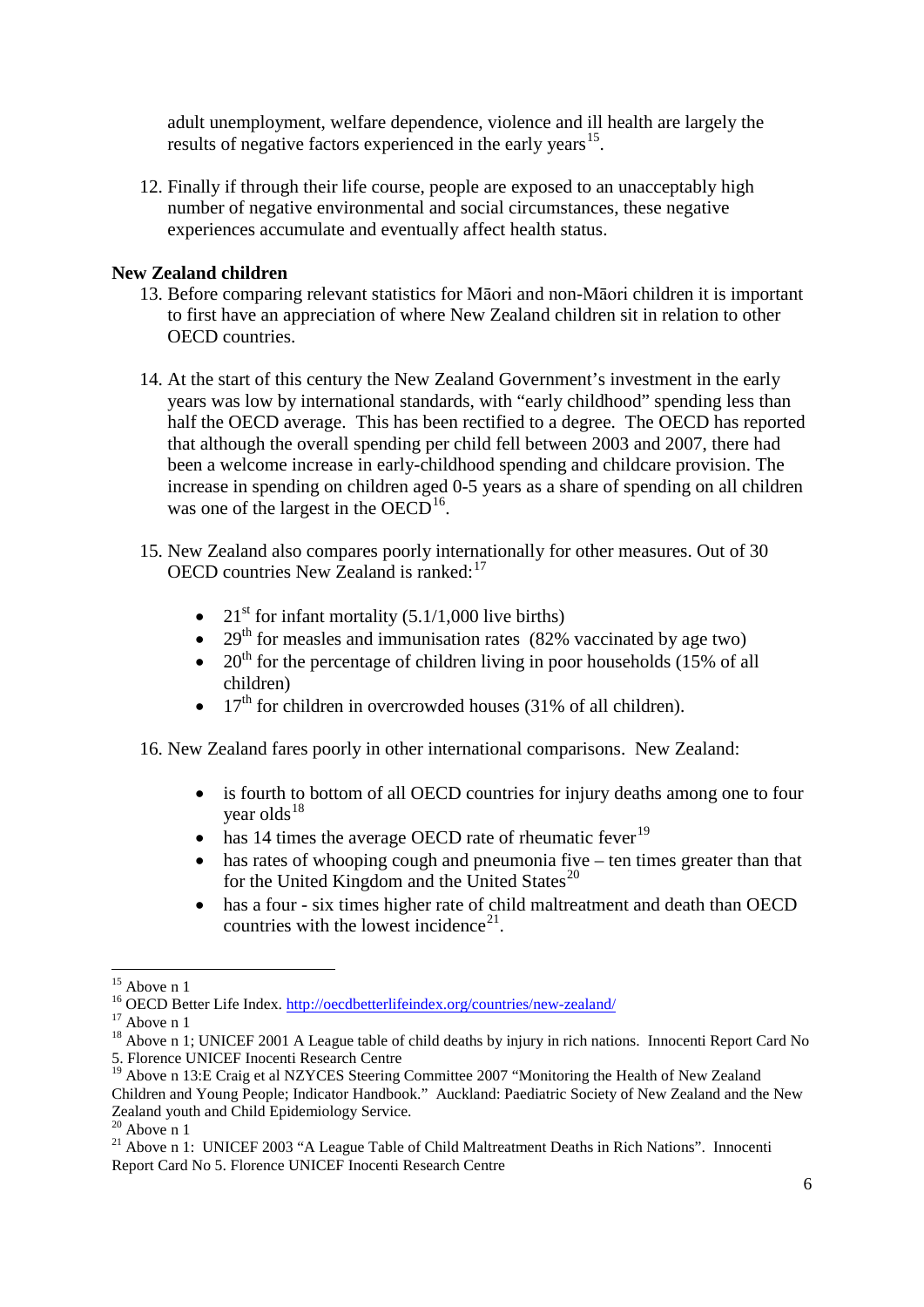## **Māori children and social determinants – how they compare**

- 17. As the Select Committee will be well aware, New Zealand's indigenous population performs poorly across a range of economic and social measures.
- 18. Looking first at the socio-economic determinants of health; the government's Māori Health website<sup>[22](#page-6-0)</sup> provided the following data showing that non-Maori were more advantaged than Māori in terms of schooling, employment, income and housing.

| <b>Indicator</b>                                                                                | <b>Māori</b> |                |              | non-Māori    |                |              |
|-------------------------------------------------------------------------------------------------|--------------|----------------|--------------|--------------|----------------|--------------|
|                                                                                                 | <b>Males</b> | <b>Females</b> | <b>Total</b> | <b>Males</b> | <b>Females</b> | <b>Total</b> |
| School<br>completion<br>(Level 2<br>Certificate or<br>higher), $15+$<br>years, 2006,<br>percent | 40.7         | 45.7           | 43.4         | 65.0         | 62.5           | 63.7         |
| Unemployed,<br>$15+$ years,<br>2006,<br>percent                                                 | 7.1          | 8.2            | 7.6          | 2.8          | 3.0            | 2.9          |
| Total<br>personal<br>income less<br>than<br>$$10,000, 15+$<br>years, 2006,<br>percent           | 22.8         | 27.9           | 25.5         | 16.1         | 25.6           | 21.0         |
| Receiving<br>means-<br>tested<br>benefit, 15+<br>years, 2006,<br>percent                        | 19.9         | 32.6           | 26.7         | 8.8          | 12.1           | 10.5         |
| Living in<br>household<br>without<br>telephone<br>access, 15+<br>years, 2006,<br>percent        | 5.6          | 5.3            | 5.5          | 1.5          | 1.0            | 1.2          |

## **Socioeconomic indicators: percentage of each ethnic group, 2006[23](#page-6-1)**

<span id="page-6-1"></span><span id="page-6-0"></span>

<sup>&</sup>lt;sup>22</sup> http://www.maorihealth.govt.nz/<br><sup>23</sup> http://www.maorihealth.govt.nz/moh.nsf/indexma/socioeconomic-indicators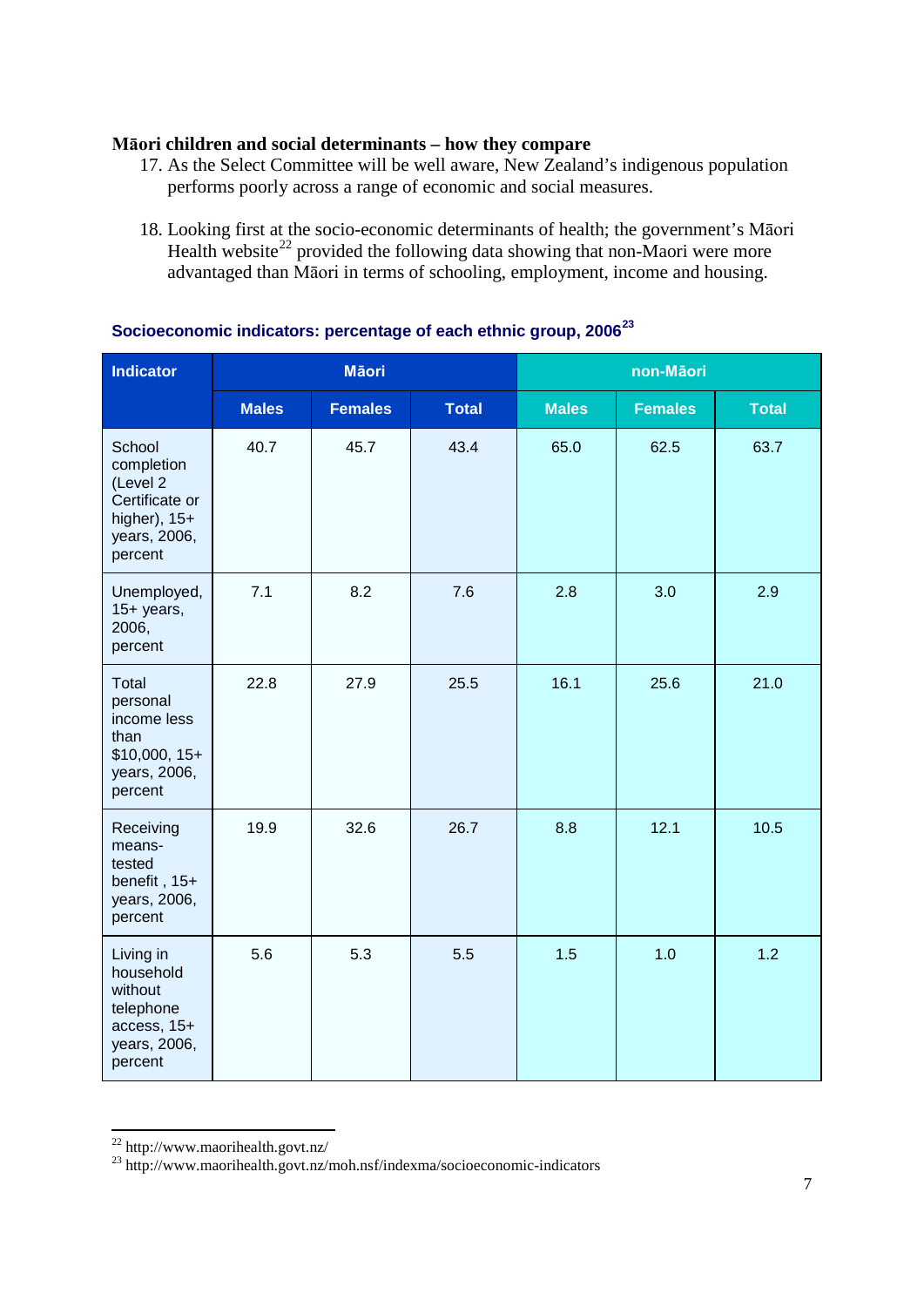| Living in<br>household<br>without<br>motor<br>vehicle<br>access, 15+<br>years, 2006,<br>percent | 7.8  | 10.2 | 9.1  | 3.8  | 6.2  | 5.0  |
|-------------------------------------------------------------------------------------------------|------|------|------|------|------|------|
| Not living in<br>own home,<br>$15+$ years,<br>2006,<br>percent                                  | 69.6 | 70.1 | 69.9 | 44.9 | 42.6 | 43.7 |
| Household<br>crowding, 2<br>all age<br>groups,<br>2006,<br>percent                              | 22.2 | 23.3 | 22.8 | 7.9  | 7.9  | 7.9  |

Source: *Statistics New Zealand*

- 19. In terms of health specifically the statistics show that compared with non-Māori, Māori have:
	- poorer levels of health literacy<sup>[24](#page-7-0)</sup>
	- $\bullet$  higher rates of smoking<sup>[25](#page-7-1)</sup>
	- higher rates of drug and alcohol abuse<sup>[26](#page-7-2)</sup>
	- poorer nutrition<sup>[27](#page-7-3)</sup>
	- poorer health<sup>[28](#page-7-4)</sup>
	- a shorter life expectancy<sup>[29](#page-7-5)</sup>
	- have higher rates of obesity<sup>[30](#page-7-6)</sup>.
- 20. Alarmingly, a recent article in the Lancet indicates that rates of infectious diseases have risen over the last ten years but with a greater increase in the rate for Māori than for Pakeha.<sup>[31](#page-7-7)</sup>

<span id="page-7-2"></span>

<span id="page-7-4"></span><span id="page-7-3"></span>

<span id="page-7-1"></span><span id="page-7-0"></span><sup>&</sup>lt;sup>24</sup> http://www.maorihealth.govt.nz/moh.nsf/indexma/socioeconomic-determinants-of-health<br><sup>25</sup> http://www.maorihealth.govt.nz/moh.nsf/indexma/risk-and-protective-factors<br><sup>26</sup> http://www.maorihealth.govt.nz/moh.nsf/indexma/ rates of cancer, cardiovascular disease, diabetes, asthma, Arthritis, infectious disease, spinal disorders and osteoporosis They also have higher rates of suicide and self harm<br><sup>29</sup> http://www.maorihealth.govt.nz/moh.nsf/indexma/health-status-indicators

<span id="page-7-6"></span><span id="page-7-5"></span><sup>&</sup>lt;sup>30</sup> Monitoring the health of New Zealand children and young people. Indicator Handbook 2007 Auckland Paediatric Society of New Zealand, New Zealand Child and Youth Epidemiology Service

<span id="page-7-7"></span><sup>&</sup>lt;sup>31</sup> Baker, MG et al, "*Increasing incidence of serious infectious diseases and inequalities in New Zealand: a national epidemiological study"* The Lancet, 20 February 2012.

[http://www.thelancet.com/journals/lancet/article/PIIS0140-6736\(11\)61780-7/fulltext?\\_eventId=login](http://www.thelancet.com/journals/lancet/article/PIIS0140-6736(11)61780-7/fulltext?_eventId=login)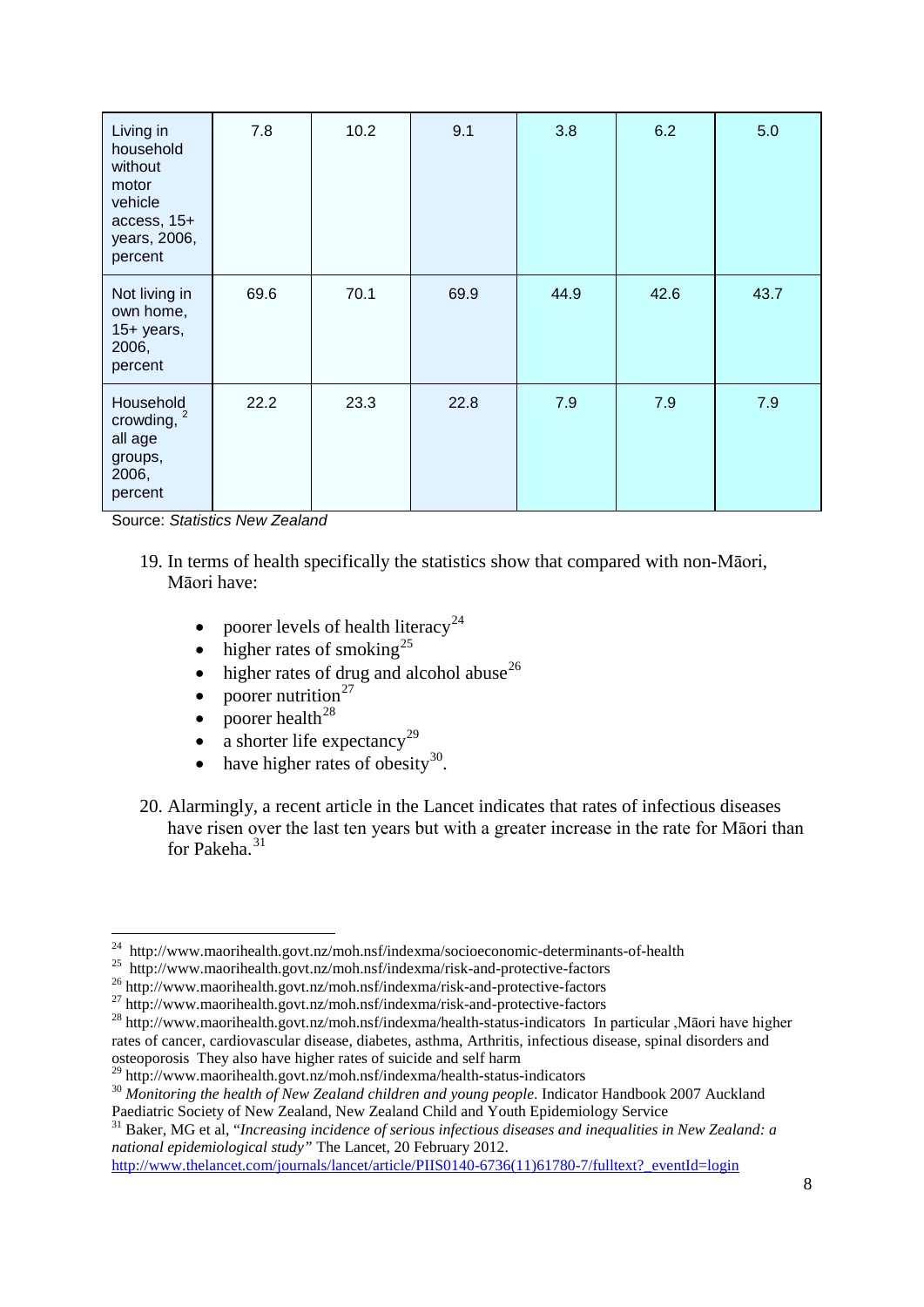21. Finally, in respect of Māori children, Brian Perry's report on *"Household Incomes in New Zealand*<sup>5[32](#page-8-0)</sup> shows that in 2010 there were 1.07 million children and young people aged 18 and under in that year. Of those, 22 % were living in poverty<sup>[33](#page-8-1)</sup>. More specifically one in six Pakeha children and one in three Māori children. The report notes that the higher poverty rate for Māori children reflects the high proportion of Māori children living in sole parent beneficiary households. Around 42% of current Domestic Purposes Benefit (DPB) recipients are Māori.<sup>[34](#page-8-2)</sup>

## **Poverty and children**

- 22. High rates of poverty are a cause for concern as low family income is associated with a range of negative outcomes including low birth weight, infant mortality, poorer mental health and cognitive development, and hospital admissions from a variety of causes. Further, the Christchurch Health and Development Study suggests that exposure to low family income during childhood and early adolescence may increase the risk of leaving school without qualifications, economic inactivity, early parenthood and criminal activity."<sup>[35](#page-8-3)</sup> It is still too often the case that, for the most deprived Māori children, poor educational engagement and traumatic experiences result, not in additional support but relegation into the justice system.
- 23. A report prepared by J Pearce in August 2011 on "*An Estimate of the National Costs of Child Poverty in New Zealand*" suggested that the annual cost was between \$6 and \$16 billion annually with the best estimate in the region of \$8 billion. This is between 3.5 % to 9% of GDP, with the best estimate being about 4.5%.

#### **Where to from here?**

- 24. While New Zealand has endeavoured to address these inequities in the past with funding this clearly has not worked as well as we would wish. Sometimes this has been due to adopting a traditional Western medical based health settings approach to implementation that was inappropriate (for example requiring attendance at hospital based clinics when a community or marae based programme would have been both more convenient and acceptable). Further, the length of time that Māori have lagged behind non-Māori in terms of the social determinants of health has led to the creation of intergenerational problems, as children born into poverty and with one or more parents on a benefit are increasingly found to have followed in the same cycle. While further funding is necessary the funding needs to be a combination of general base funding for all and better targeting of funding to those with higher needs (i.e proportionate universalism). One thing is certain; the status quo is not the answer.
- 25. We need to identify those programmes that are working well and fund these, while looking at new and better ways to address the socio-economic imbalance. We also need to recognise the significance of whānau (referred to by Mason Durie as one of

<span id="page-8-0"></span><sup>&</sup>lt;sup>32</sup> Bryan Perry *Household incomes in New Zealand: Trends in indicators of inequality and hardship 1982 to 2010, Ministry of Social Development Wellington July 2011* 

<span id="page-8-1"></span><sup>&</sup>lt;sup>33</sup> Above n 32. Poverty defined as an income below  $50 - 60\%$  of median household incomes p 75<br><sup>34</sup> Graph of sole parents receiving the DPB, Prepared by Welfare Working Group, Ministry of Social Development, April 2010. http://ips.ac.nz/WelfareWorkingGroup/Downloads/Working%20papers/MSD-

<span id="page-8-2"></span>Overviews-of-DPB-SB-IB.pdf<br>
<sup>35</sup> The Children's Social Health Monitor New Zealand - Child Poverty and Living Standards:

<span id="page-8-3"></span>[http://www.nzchildren.co.nz/documents/child\\_poverty.pdf](http://www.nzchildren.co.nz/documents/child_poverty.pdf)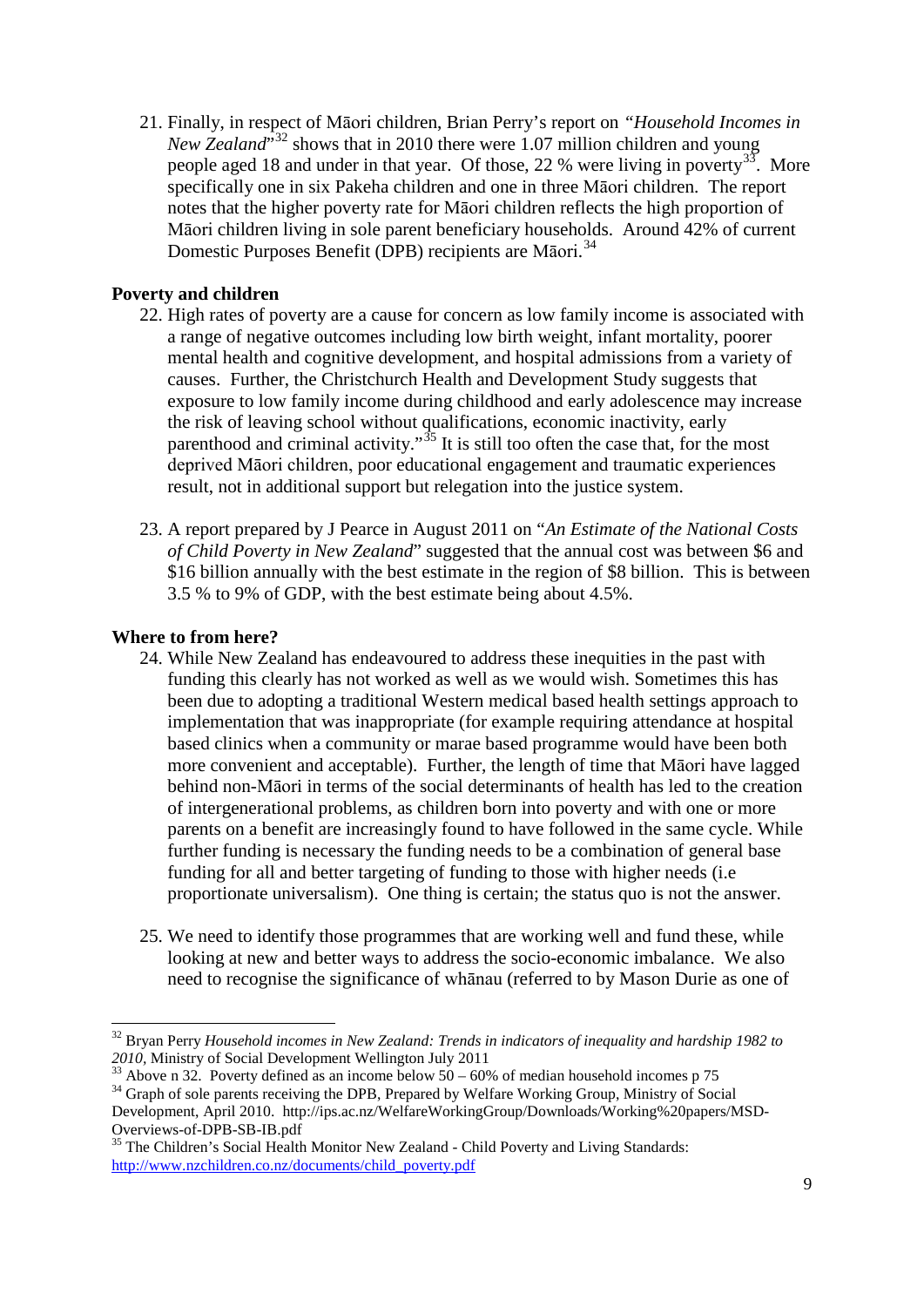the four pillars of health<sup>36</sup>) in any programmes created to improve the wellbeing of Māori children.

26. Doctors also have a role as they are the health advocates for their patients and therefore can expect part of their advocacy to cover the particular needs of Māori children. In its statement on the Role of the Doctor – a statement written by the profession for the profession and either endorsed or supported by all New Zealand doctors, the NZMA said

> Doctors uphold the primacy of the individual patient:doctor relationship, with the requirement to advocate for the patient and advise about all treatment options. Doctors also appreciate the needs of their patients in the context of the wider health needs of the population. Where the capacity to treat is growing but resources are finite, doctors, as critical decision makers with responsibility for allocation of significant health resources, have a duty to use those resources wisely, and to engage in constructive debate about such use. As significant resources themselves, they are committed to ensuring their own and others' skills and knowledge are deployed to best effect. When appropriate, doctors use their influence to advocate for increased resources to improve health outcomes for their patients and populations.

> Doctors have a role in the promotion of population health, including ongoing efforts to achieve health equity. Some doctors will take an increased focus on the health of the population through formal roles in health education or promotion, service improvement, public health and/or health advocacy. This commitment is to the health of all New Zealanders, but it exists alongside a professional responsibility for the health of individuals and communities throughout the world $37$ .

- 27. When working with Māori children and their whānau, doctors need to understand that the western medical approach to advocacy may not be effective when trying to get their health message across to Māori and may need to explore ways that are more culturally appropriate.
- 28. In addition we note that the Children's Commissioner is calling for the creation of a Children's Act in order to provide greater and continuing focus on the needs of children. The same view has been taken by Primary Health Care Advisory Committee. The NZMA believes that the idea has merit, although care must be taken in that whatever action is taken does not lead to unintended consequences.
- 29. PHAC in its report "*The Best Start in Life: Achieving Effective Action on Child Health and Wellbeing*<sup>"[38](#page-9-2)</sup> said that improving child health outcomes would require more than fixing any one health problem and that changes needed to be made to the overall investment in and structure of policies and services for children. The report goes on to make a number of recommendations including the following.
	- a) The establishment of government structures and processes to strengthen leadership for children, including the consideration of:

<span id="page-9-1"></span><span id="page-9-0"></span><sup>&</sup>lt;sup>36</sup> Above n 1<br><sup>37</sup> NZMA Statement on the Role of the Doctor, 2011. [http://www.nzma.org.nz/sites/all/files/ps\\_roleofdoctor.pdf](http://www.nzma.org.nz/sites/all/files/ps_roleofdoctor.pdf)<br><sup>38</sup> MOH June 2010.

<span id="page-9-2"></span>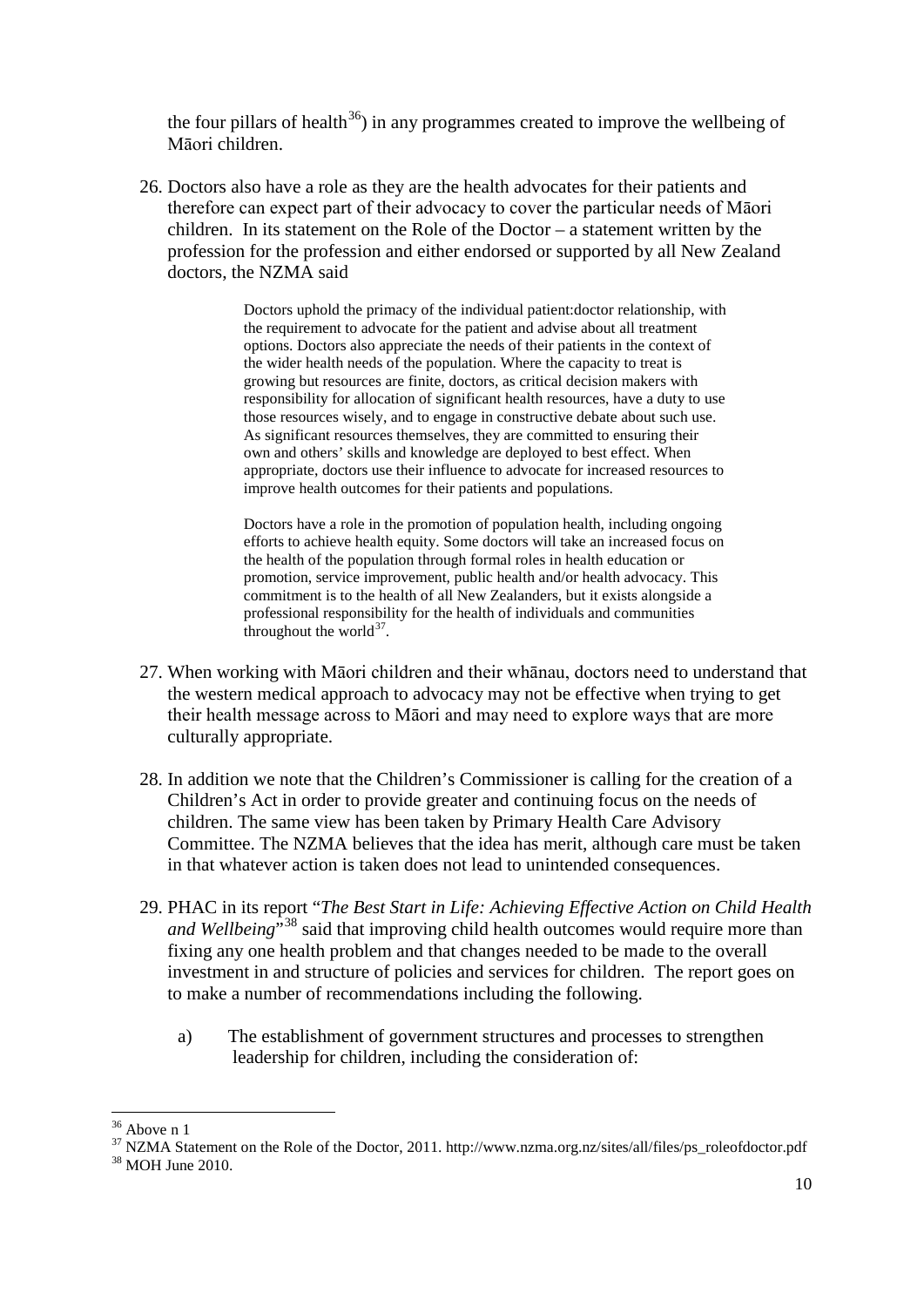- a cross-agency Office for Children to implement the strategic direction and oversee sector contributions to early childhood development
- a cross-party agreement that provides strategic direction and outlines shared principles and goals.
- b) The Ministry of Health makes child health a priority and increases the proportion of health sector spending on services for children aged up to six years.
- c) District Health Boards develop child health implementation plans with measurable outcomes and accountabilities.
- d) The health and disability sector continues to strengthen leadership on tamariki ora and work with iwi leadership to improve service design and delivery.
- e) The health and disability sector strengthens child health networks in each region, which are supported by the Ministry of Health.
- f) All significant government policies are assessed for their potential impact on children.
- g) Longitudinal studies of childhood development are continued as well as the need to research and monitor the effectiveness of early childhood interventions.
- h) The Government continues to assess the access to, and quality of, health care and disability support services for children and finds ways to increase timely access to these services by vulnerable groups of children.
- i) An increase in investment in public health initiatives that target the determinants of child health.
- j) The continued development and expansion of funding and contracting models that support whānau ora and other integrated approaches to service delivery in early childhood.
- k) A seamless transition from maternity services to health care services for infants and young children.
- l) The development of a set of universally agreed high-level indicators for child health and wellbeing that includes a subset of health indicators<sup>39</sup>.
- 30. The NZMA agrees with the recommendations made in the PHAC report. We would further add that the approach to improving the social determinants of health for Māori children needs to be multi-sectorial, whānau-centred and by Māori for Māori. In

<span id="page-10-0"></span> $\overline{\phantom{a}}$  $39$  Above n 1